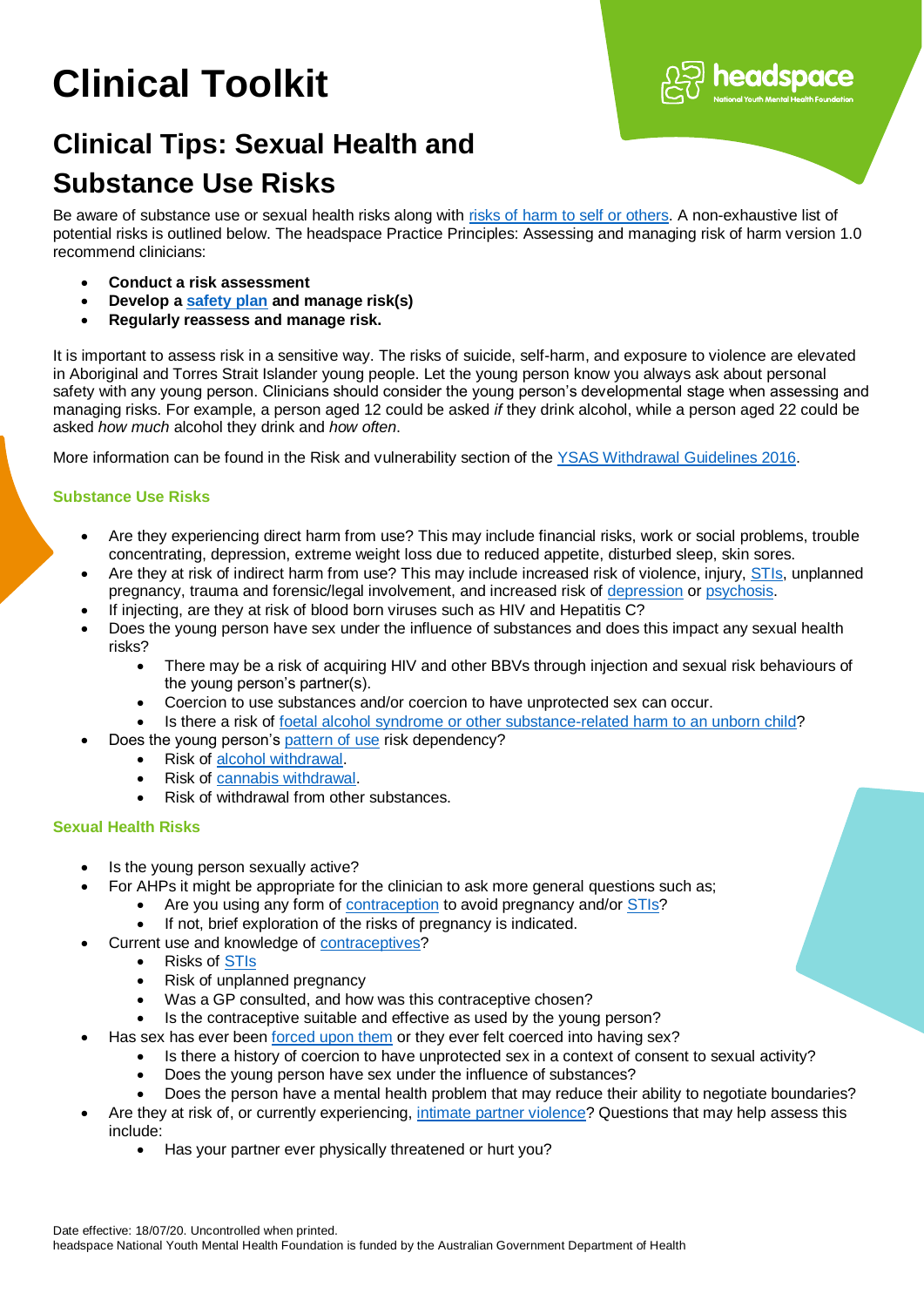- Is there a lot of tension in your relationship? How do you resolve arguments?
- Sometimes partners react strongly in arguments and use physical force. Is this happening to you?
- Are you afraid of your partner? Have you ever been afraid of any partner?
- Have you ever felt unsafe in the past?
- Violence is very common in the home. I ask a lot of my patients about abuse because no-one should have to live in fear of their partners.
- [Checking vaccination status](https://www.health.gov.au/health-topics/immunisation/getting-vaccinated/check-immunisation-history) is important for key vaccine preventable STIs including Hepatitis A and B and HPV (genital warts and cervical cancer).

# **Risk Discussion and Notes**

From Claudio:

I think risks needs to be broader here and I don't think we can just relate to the BPD page content provided.

I can't remember if it is in the content of the training, but we are looking for something holistic, that includes high risk drug taking including risk or overdose or withdrawal, risk of BBV, risk of pregnancy and or STI, risk of criminal justice issues, homelessness, disengagement from school or employment, abuse or neglect, self-harm, harm to others suicide etc.- many of these are covered here, but maybe we may need to write something here, if we don't have this.

An example in https://www.ysas.org.au/sites/default/files/YSAS0106\_WithdrawlGuidelines\_2016\_v14\_FA\_WEB.pdf [page 14:](https://www.ysas.org.au/sites/default/files/YSAS0106_WithdrawlGuidelines_2016_v14_FA_WEB.pdf%20page%2014) Risk and vulnerability.

The following table represents the psychosocial domains often present in a client's life that may increase their vulnerability.

| Criminal justice issues | ٠<br>٠ | Criminal activity in the last 4 weeks or,<br>Criminal justice system involvement ever              |
|-------------------------|--------|----------------------------------------------------------------------------------------------------|
| Abuse or neglect        | ٠<br>٠ | Experienced abuse, neglect or been a victim of crime (Ever)<br>Involved in child protection (Ever) |
| <b>Family issues</b>    | ٠      | Conflict or disconnection with family relatives (Last 4 weeks)                                     |
| Problems at school      |        | Suspended, expelled, or disruptive behaviour at school (Ever)                                      |
| No meaningful activity  |        | Not employed or not at school (Current)                                                            |
| Suicide or self-harm    | ٠      | Attempted suicide or self-harm (Ever)                                                              |
| Housing instability     |        | Acute housing problems (Last 4 weeks)                                                              |
| Mental health           | ٠      | Mental health diagnosis (Current)                                                                  |
| Quality of life         | ٠<br>٠ | Average ATOP score <sup>23</sup><br>Score between o and 4                                          |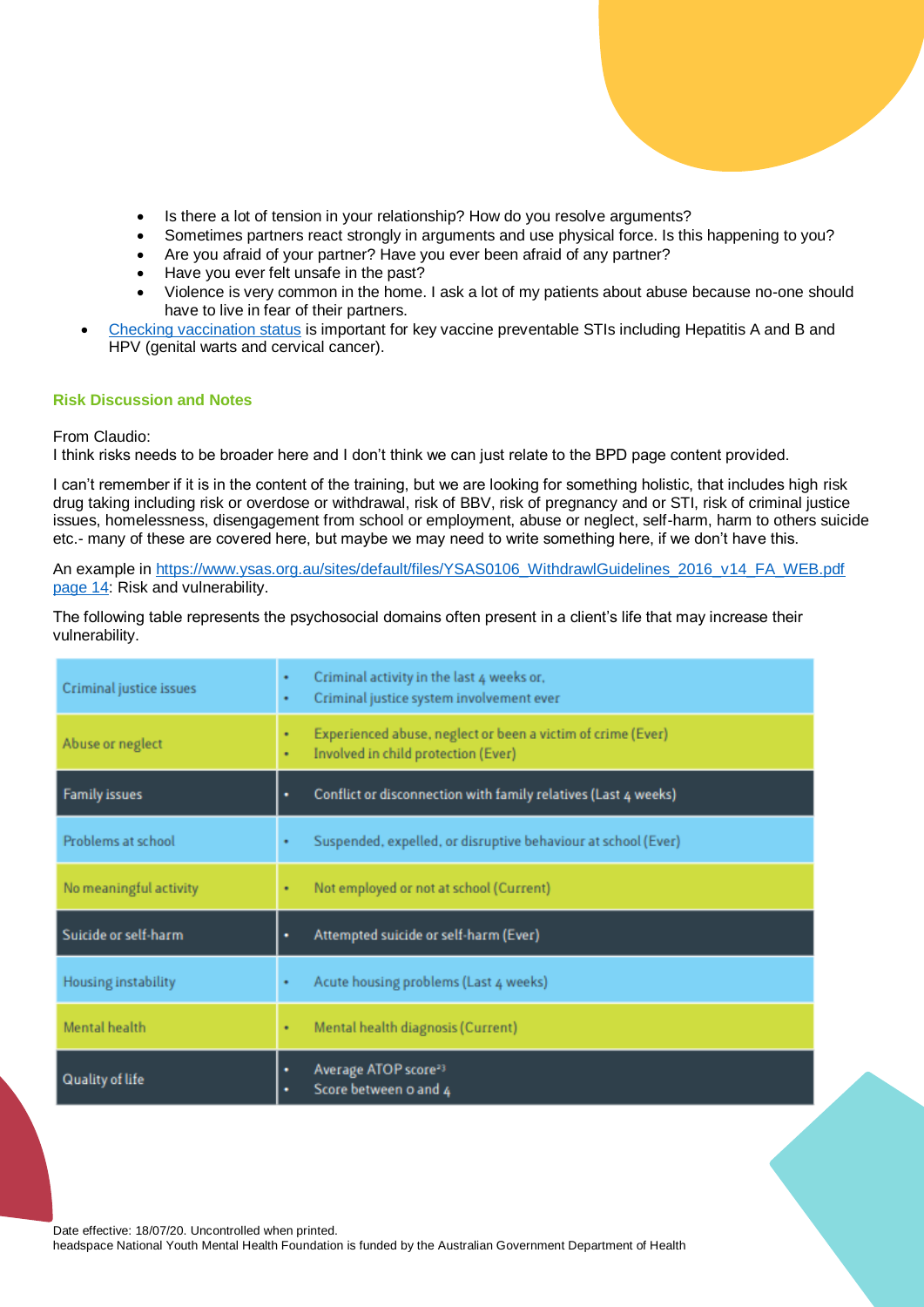

# **Risks addressed in existing resources Resources from headspace**

From depression clinical toolkit [assessment](https://headspace.org.au/health-professionals/clinical-toolkit/depression/assessment/) section:

Immediately [assess](https://extranet.headspace.org.au/sites/centres/DocumentsandInformation/ResourceCentre/depressioninyp/SiteAssets/SitePages/Assessment/A%20Suggested%20suicide%20assessment%20questions.pdf) for risk of [suicide](https://headspace.org.au/assets/Uploads/Resource-library/Health-professionals/Clinical-Toolkit/CT-Assessing-suicide-and-self-harm.pdf) and involve [caregivers,](https://headspace.org.au/friends-and-family-old/information-for-parents-and-carers/) if necessary. Watch a video example below of a GP asking about suicide and self-harm.

Be vigilant for [signs of self-harm](https://headspace.org.au/health-professionals/information-and-guidelines/understanding-self-harm-for-health-professionals/) and assess risk. Watch below video of an example of a GP assessing risk of selfharm.

Video: [How to Address Self-Harm in a Clinical Setting](https://youtu.be/EM6vKtmQKHg) (included in current CT draft)

Video: [Conducting a Risk Assessment with a Young Person](https://youtu.be/_k2zbIXLnj4) (included in current CT draft)

**Assessing risk of harm checklist** – operationalises the assessment side of 'Practice Principles: Assessing and Managing Risk of Harm' and refers to a "Managing Risk of Harm Protocol" which I haven't seen / don't have access to.

The **Practice Principles: Assessing and managing risk of harm** is excellent but is 7 pages and not really geared for quick reading. It covers a lot of things that I think would be useful to *link to* in the clinical toolkit if not elaborate on, such as safety plans. I think we should condense some dot-points down from the Recommendations section of this and then refer people on to reading the whole Practice Principles.

Then there is a **safety plan resource** that a clinician can put together with a young person, though it's targeted at non-ATSI YP, and there is a 'Stay Strong Plan' from the Menzies School of Health Research that's recommended in the Practice Principles. The headspace Safety Plan seems to be an internal headspace document so I'm unsure about linking to it from the clinical toolkit, and you'd hope most clinicians or organisations have their own, but it could be a good template for people that don't have one and need to consider it. Includes the following headers:

- My warning signs
- Activities that help
- People and places that distract me
- Family and friends I can contact for support
- Professionals I can contact for help
- Agencies I can contact for help
- How I can make my space safer
- People I will let know about my safety needs / plan
- The things that keep me going…

**[For young people: what is sex: risks, health & contraception?](https://headspace.org.au/young-people/what-is-sex-risks-health-and-contraception/?stage=Live) -** Begins with defining sexual health and sexuality, being ready for sex, consent, boundaries, AOD, STIs, contraception, testing.

Clinical Toolkit Clinical Tips: Assessing Risk of Suicide and Self-Harm

[https://headspace.org.au/assets/Uploads/Resource-library/Health-professionals/Clinical-Toolkit/CT-Assessing-suicide](https://headspace.org.au/assets/Uploads/Resource-library/Health-professionals/Clinical-Toolkit/CT-Assessing-suicide-and-self-harm.pdf)[and-self-harm.pdf](https://headspace.org.au/assets/Uploads/Resource-library/Health-professionals/Clinical-Toolkit/CT-Assessing-suicide-and-self-harm.pdf)

School Support resource from headspace:

<https://headspace.org.au/assets/School-Support/Identifying-risk-factors-and-warning-signs-for-suicide-web.pdf>

Suicide only, covers Risk factors for suicide, Warning signs of suicide, Suicide contagion, Responding to warning signs, and Seek further information.

External resources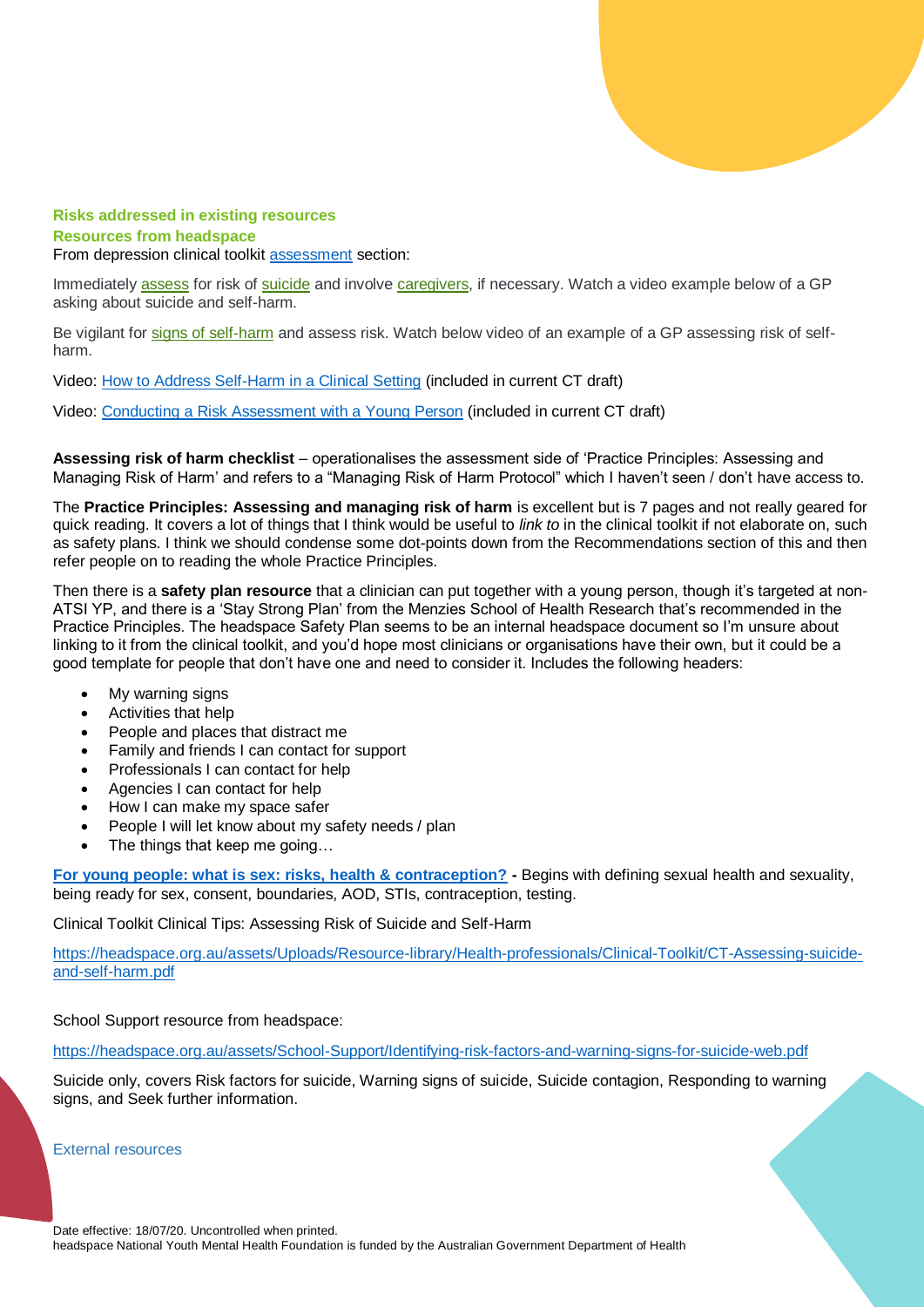Also note that Mental Health First Aid has guidelines from 2016 on suicidal thoughts and behaviours which may be relevant.

[https://mhfa.com.au/sites/default/files/MHFA\\_suicide\\_guidelinesA4%202014%20Revised.pdf](https://mhfa.com.au/sites/default/files/MHFA_suicide_guidelinesA4%202014%20Revised.pdf)

Risks addressed in current draft clinical toolkit AOD draft clinical toolkit

#### **Assessment**

- 1. Consider [predisposing / risk factors](about:blank) which can increase the likelihood that a young person will develop a substance use disorder.
- $\mathcal{P}$

#### **Management**

# **CT-AOD\_risk\_factors – asfd**

#### **CT-Taking\_a\_drug\_history**

Remember to note the following:

- Age at first and last use, including reasons for initiating use
- Amount used and frequency try to be specific e.g. 2 grams 3 x per day
- Whether the young person uses morning, daytime or night-time
- Methods
- Under what circumstances does the use occur (parties, clubs, with friends)
- Presence of others
- How the drug affects the young person
- Attempts to control use in the past, including drug free periods (days/weeks/months) and any previous treatment for control
- Withdrawal symptoms
- The young person's goals for future use or reduction.

**CT-Assessing\_substance\_use –** this contains the DSM criteria and some tips, plus the following section which covers risk:

#### **3. Risky use**

Continuing the use of a substance despite health problems caused or worsened by it. This can be in the domain of mental health (psychological problems may include depressed mood, sleep disturbance, anxiety, or "blackouts") or physical health.

Repeated use of the substance in a dangerous situation (for example, when having to operate heavy machinery, when driving a car)

#### **CT-Sexual\_history\_assessment**

You must obtain consent from the young person before assessing their sexual history. Some questions you may ask in a sexual history assessment, but are not limited to, are: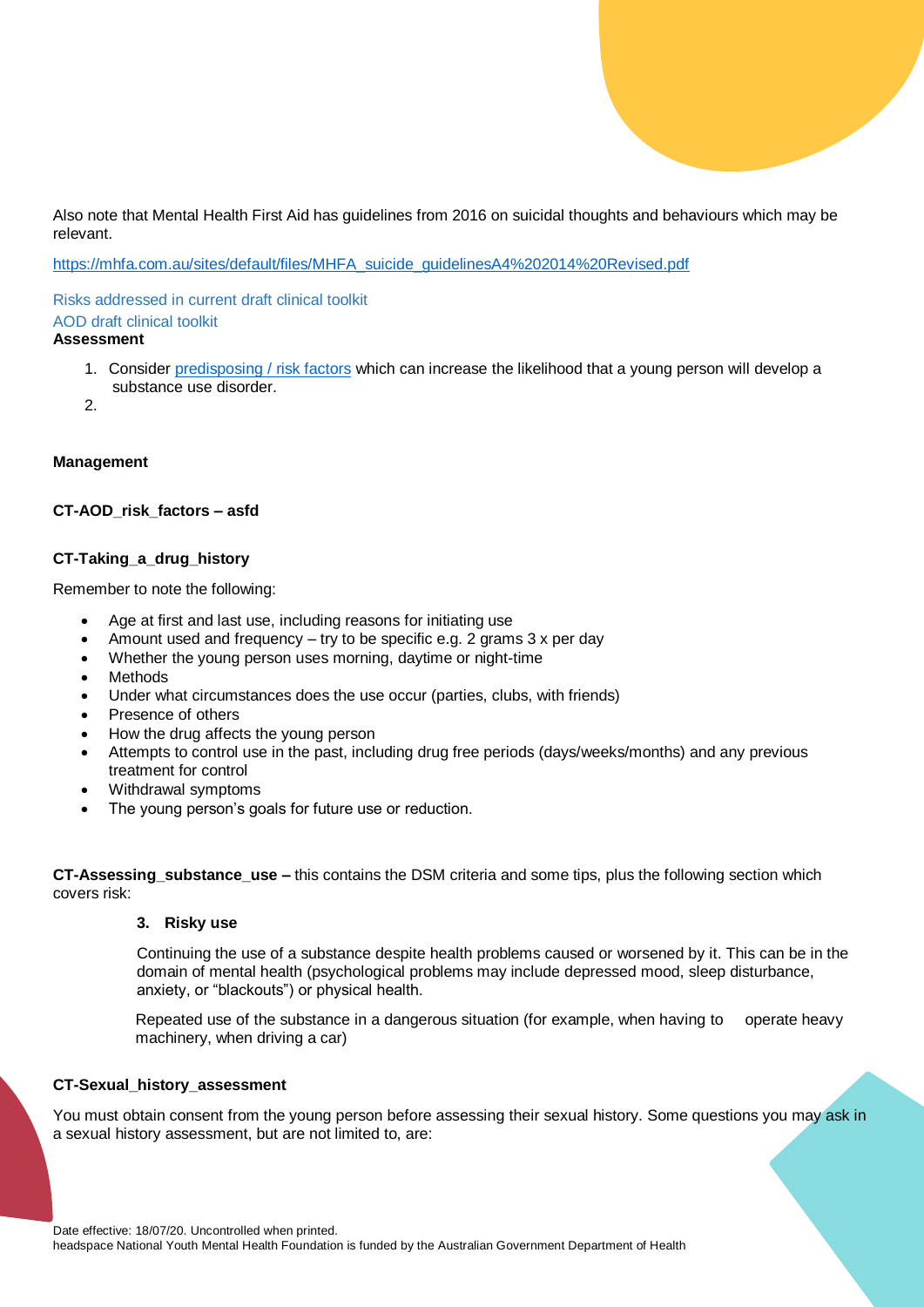- Is your current partner your first sexual partner? When did you commence sexual activity? What it consensual? Was it an enjoyable experience?
- Have you ever participated in oral sex, and are you aware of the STI risk?
- Current use of contraceptives and date of last unprotected intercourse
- The number of sexual partners in the last 3 months, whether all partners were of the same sex, and whether condoms were used
- Have you participated in anal/vaginal sex and were condoms used in each type?
- Have you ever been diagnosed with a STI before?
- How many sexual partners has your partner had, and have they been diagnosed with an STI before?
- Do you have any discharge, dysuria, fever, rash, painful intercourse, perineal pain or general pelvic pain?
- In females: date of menarche, where are you in your menstrual cycle and are your periods regular?
- Have you ever had 'unwanted' sex or a non-consentual sexual experience, or been coerced into having sex?

#### **Risks specifically addressed in training AOD risks**

Direct harm from use, noting harm can begin with mild use and increases as use increases from mild to heavy.

Indirect harm from use including increased risk of violence, injury, STIs, unplanned pregnancy, trauma and forensic/legal involvement.

Risk of dependency.

Risk of alcohol withdrawal.

Risk of cannabis withdrawal.

Risk of other withdrawals.

Risk of comorbid mental health problem.

Risk of blood born viruses such as HIV and Hepatitis C if injecting.

Risk of Financial, work or social problems, Trouble concentrating, depression, Extreme weight loss due to reduced appetite, disturbed sleep, Skin sores, dependence and withdrawal

Risk of acquiring HIV and other BBVs through injection and sexual risk behaviours of the young person's partner

Risk of coercion to use substances and/or coercion to have unprotected sex

Risk of foetal alcohol syndrome or other substance-related harm to an unborn child

#### Psychosis risks

Any use of cannabis can double the risk of [schizophrenia](https://headspace.org.au/health-professionals/clinical-toolkit/psychosis/) in those who are vulnerable, and bring on a first episode up to two and a half years earlier. Use of cannabis at a young age and heavy use of cannabis are associated with up to six times the risk for schizophrenia; especially smoking three or more times per week before the age of fifteen. Cannabis has clearly been shown to mak[e psychotic symptoms](https://headspace.org.au/health-professionals/clinical-toolkit/psychosis/) worse in people who already have a psychotic disorder such as schizophrenia.

Along with the traditional high, cannabis use can cause paranoia, [delusions and hallucinations](https://headspace.org.au/health-professionals/clinical-toolkit/psychosis/) in people who don't have a mental illness, *even in small doses*., although drug induced [psychosis](https://headspace.org.au/health-professionals/clinical-toolkit/psychosis/) is *uncommon* and usually resolves with the cessation of marijuana.

**Predominantly pregnancy and STI risks** Has she ever had 'unwanted' sex / non-consensual sexual experience?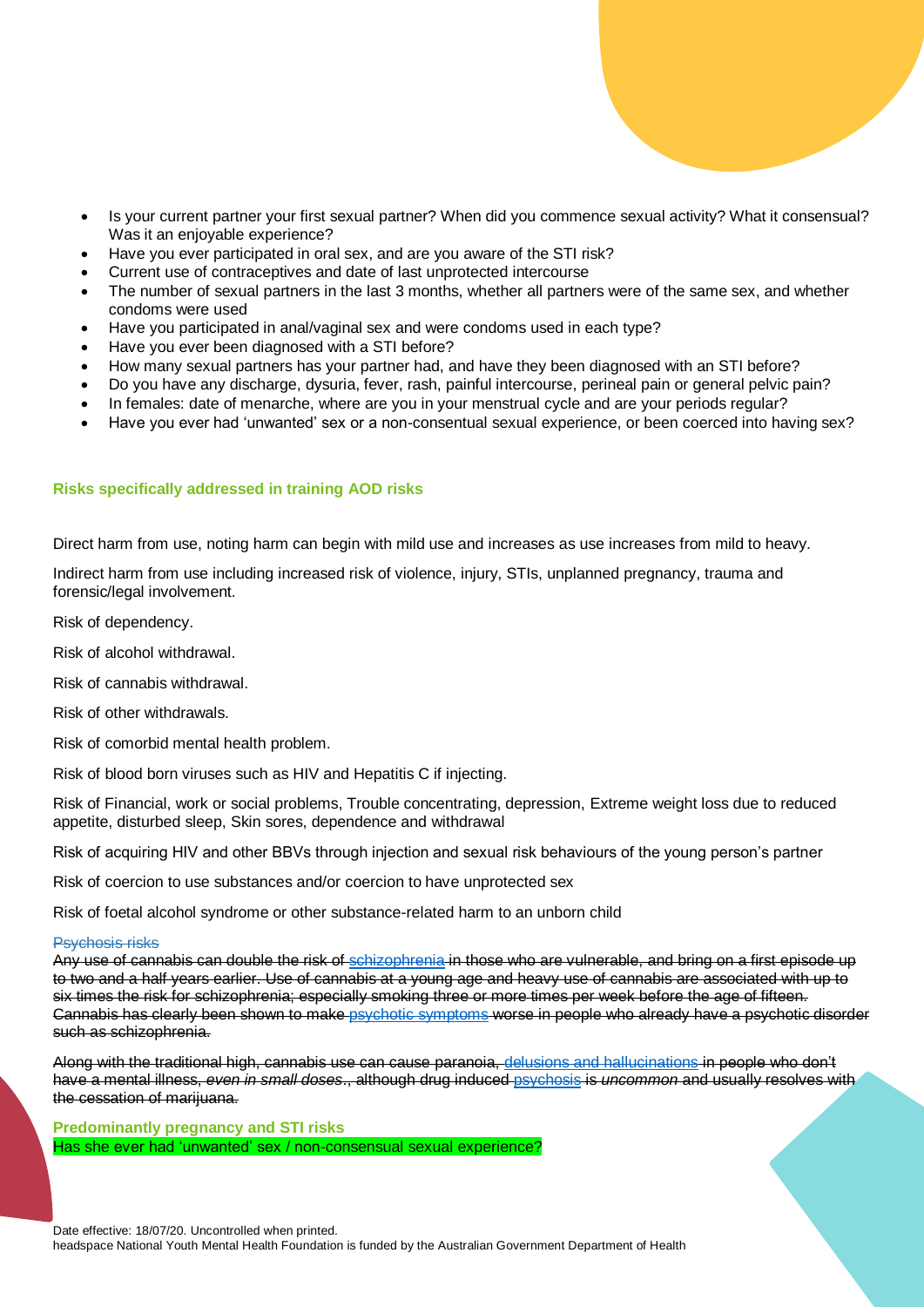

Date of last unprotected intercourse.

Risk of STIs

#### Is Jack her first sexual partner? When did they commence sexual activity?

Current use of contraceptives

Has she ever been diagnosed with a STI before?

Has sex has ever been forced upon her. Has she ever felt coerced into having sex?

Discharge, dysuria, fever, rash, painful intercourse, perineal pain and general pelvic pain.

The number of sexual partners in the last 3 months, whether all partners were male and whether condoms were used.

Oral/anal/vaginal sex and whether condoms are used in each type.

For AHPs it might be appropriate for the clinician to ask more general questions such as;

Are you using any form of contraception to avoid pregnancy?

If not, brief exploration of the risks of pregnancy is indicated.

**It must be stressed hormonal contraceptives do not protect against sexually transmitted diseases.**

Do you mind telling me what contraception you use? How did you decide on this form of contraception? Did you consult with a GP?

Depending on the responses provided, the AHP may then refer the patient to either a GP known to the younger person; and / or to educational resources – appropriate websites. The AHP could write a brief clinical letter to a GP introducing the patient and their reasons for referral / consultation re: contraception.

They have mainly had sex after binge drinking.

For AHPs: Although STIs are not your area of expertise, Angelina has confided information that she has engaged in some low risk behavior in regard to potential acquisition of a STI.

#### **Sexual Boundaries and Consent**

#### IPV

**You are concerned that Angelina is a victim of intimate partner violence (IPV). You decide to ask a few questions.**

Which two questions would you ask? Pick from the drop down menu.

Has your partner ever physically threatened or hurt you?

Is there a lot of tension in your relationship? How do you resolve arguments?

Sometimes partners react strongly in arguments and use physical force. Is this happening to you?

Are you afraid of your partner? Have you ever been afraid of any partner?

Have you ever felt unsafe in the past?

Violence is very common in the home. I ask a lot of my patients about abuse because no-one should have to live in fear of their partners.

**Answer**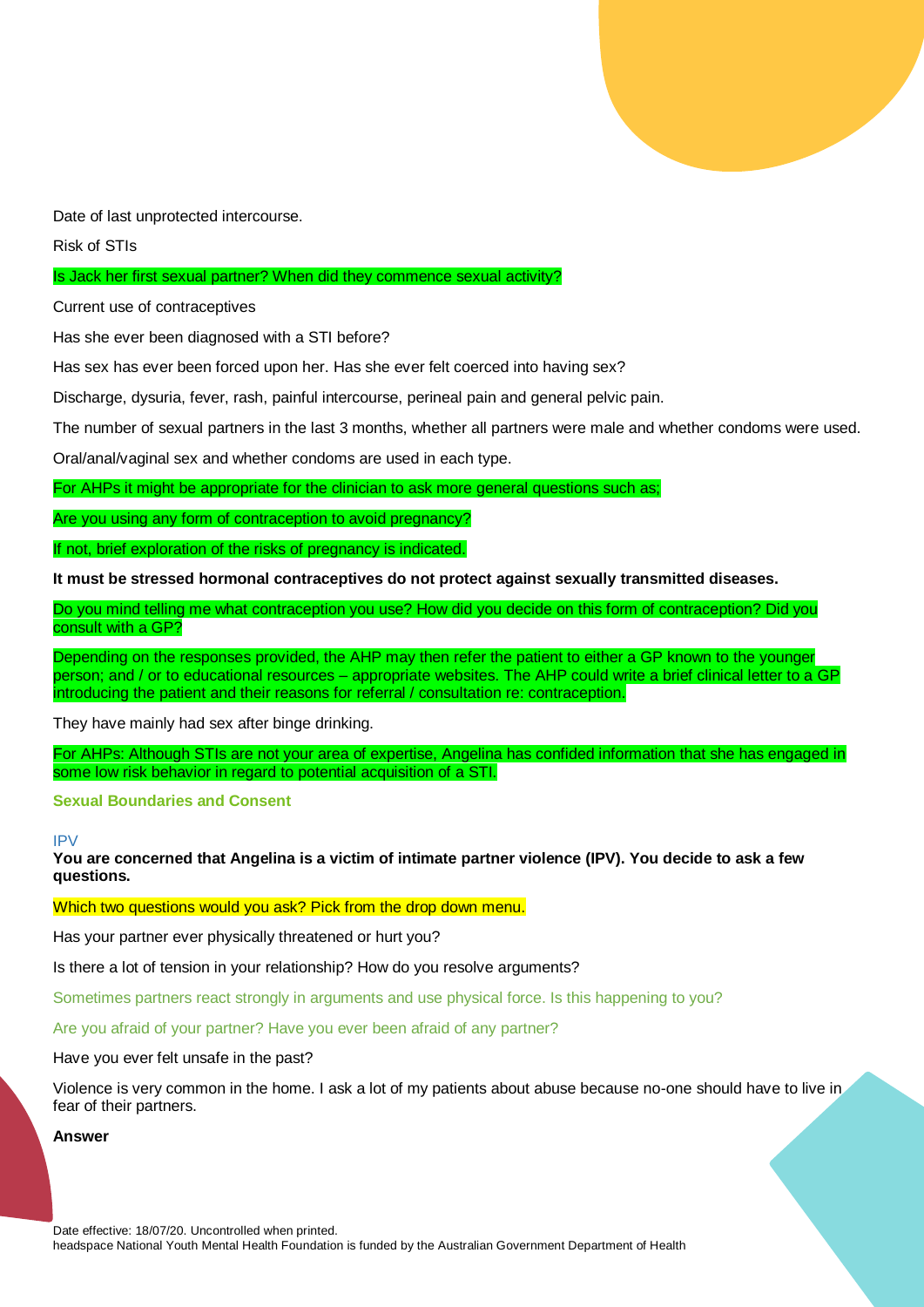# **Green Questions, however, any of the above questions can be used depending on the patient and clinical context.**

Is there a history of coercion to have unprotected sex in a context of consent to sexual activity?

#### Consider the RACGP nine steps to intervention where IPV is present:

- Role with patients who are experiencing abuse and violence. (GPs are likely to be the first professional contact for survivors of any abuse and violence. This role should be recognized and embraced.)
- Readiness to be open.
- Recognise symptoms of abuse and violence, ask directly and sensitively.
- Respond to disclosures of violence with empathic listening and explore.
- Risk and safety issues is the patient safe to go home?
- Review the patient for follow-up and support.
- Refer appropriately be aware of referral services.
- Reflect on our own attitudes and management of abuse and violence.
- Respect for our patients, our colleagues and ourselves is an overarching principle of this sensitive work.

IPV accounts for a very significant proportion of suicide burden and impacts substance use and mental health.

#### **Other notes**

# **Domain 6: Conduct difficulties and Risk Taking**

Screening questions

- Have you deliberately harmed or injured yourself like cutting, burning, or scratching yourself when not feeling suicidal?
- When did it start? How often? Do you do this to manage stress, emotions, to cope? Have you had to get medical assistance for this?
- Have you put yourself in unsafe situations (e.g. unsafe sex, risky driving)?
- Have you ever wanted to hurt someone else? Have you acted on this? What has stopped you from doing anything?
- Do you often feel out of control (with your behaviour)?

Probing questions

- Many young people get frustrated with others. Have you ever felt like this or acted on your frustrations? How?
- Have you ever thought about or felt like hurting someone else?
- Have you ever done something on the spur of the moment that you later regretted?